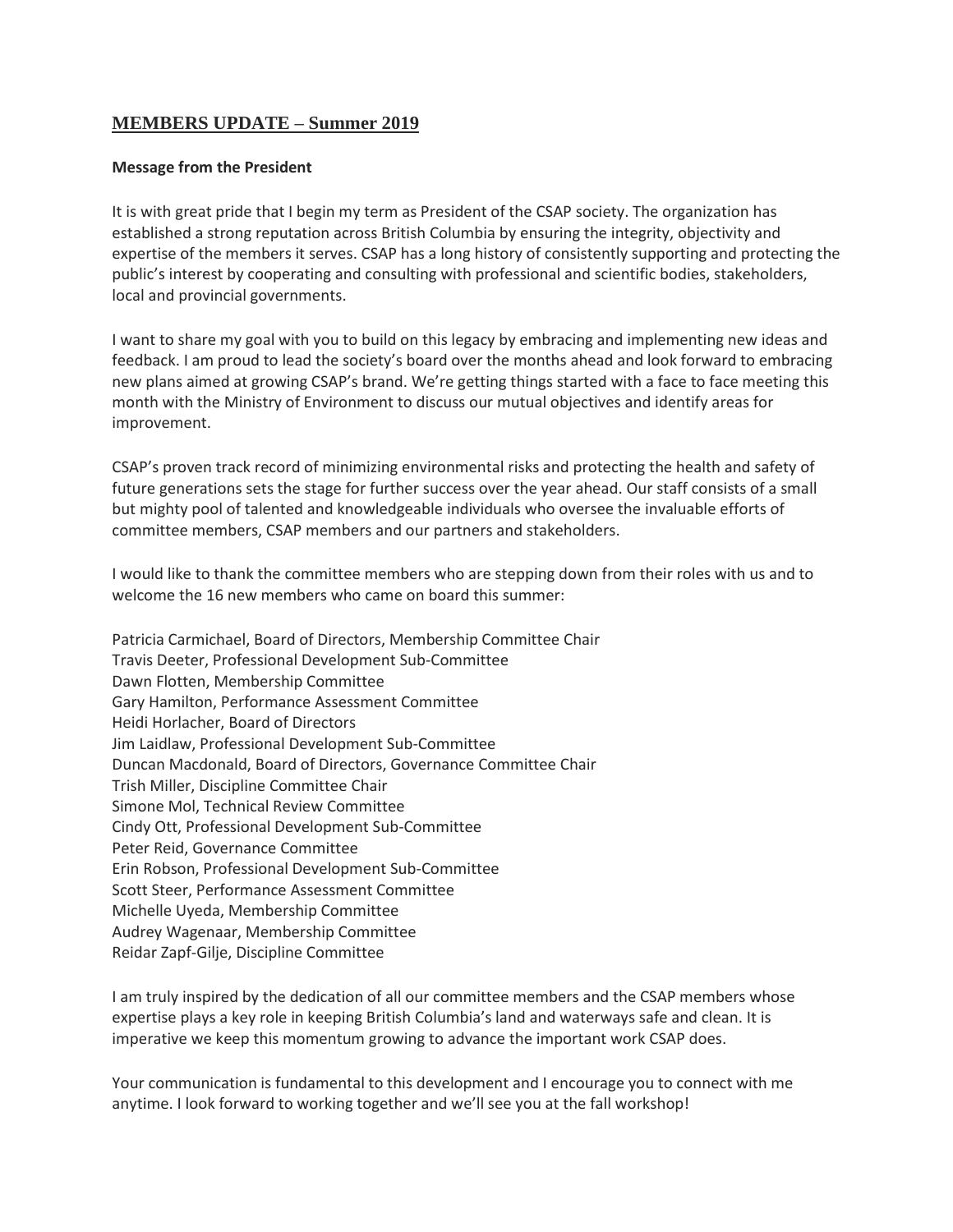Tony Gillett, P.Eng.

## **Ministry Updates/ Clarifications:**

A summary of previous Ministry Clarifications is available [here.](https://csapsociety.bc.ca/wp-content/uploads/Ministry-Updates-Spring-2018-to-Summer-2012.pdf)

## **Performance Assessment Committee Updates**

- A recent performance assessment highlighted one of the key elements in the conceptual site model (CSM) underlying Technical Guidance 4: Vapour Investigation and Remediation (TG4). It is important to note that vapour investigation at the foundation elevation represents the worstcase location, even for a deep parkade structure with a shallow vapour source. The submitting AP's rationale was supported as follows:
- In this scenario, the Site is a newly constructed high rise, with 20m of underground parkade structure. The source of vapour is an ongoing offsite source, near surface. The pre-construction vapour contamination identified onsite was near surface. The vapour remediation investigation location was at the bottom of the parkade.
- The performance assessment panel, along with most members of the PAC committee, found this rationale surprising because of the difference in elevation. Specifically, why wouldn't the ambient air in the first level of parkade represent the worst-case location for potential vapour intrusion?

The key points of the CSM in in this example are as follows (and they are also referenced and linked in TG4):

- The primary process for soil vapour entering buildings is typically soil gas advection (SABCS, 2006);
- Most of the soil gas flow occurs within 1 to 2m of the foundation (SABCS, 2006); and
- Intact concrete is virtually impermeable to air flow (USEPA, 2012).

References:

- Science Advisory Board for Contaminated Sites in British Columbia (SABCS), Guidance on Site Characterization for Evaluation of Soil Vapour Intrusion into Buildings. February 2006.
- Office of Solid Waste and Emergency Response U.S. Environmental Protection Agency (USEPA), Conceptual Model Scenarios for the Vapor Intrusion Pathway. February 2012.
- For resubmission of a legal instrument application that was concluded to be deficient under a performance assessment (PA), the document package is expected to be standalone. Therefore, all relevant technical reports and supporting documents from the original submission and revised or additional documents prepared to address information requests from the PA, are to be included. Please ensure that the documents and forms for a resubmission application are complete. Omissions will result in a delay in processing.
- As stated in the Performance Assessment Guidelines, where Stage 1 review findings for a PA indicate that "Additional Information is Required": The AP has two months from the date they receive the Stage 1 Review Findings to submit the required information in an Addendum to the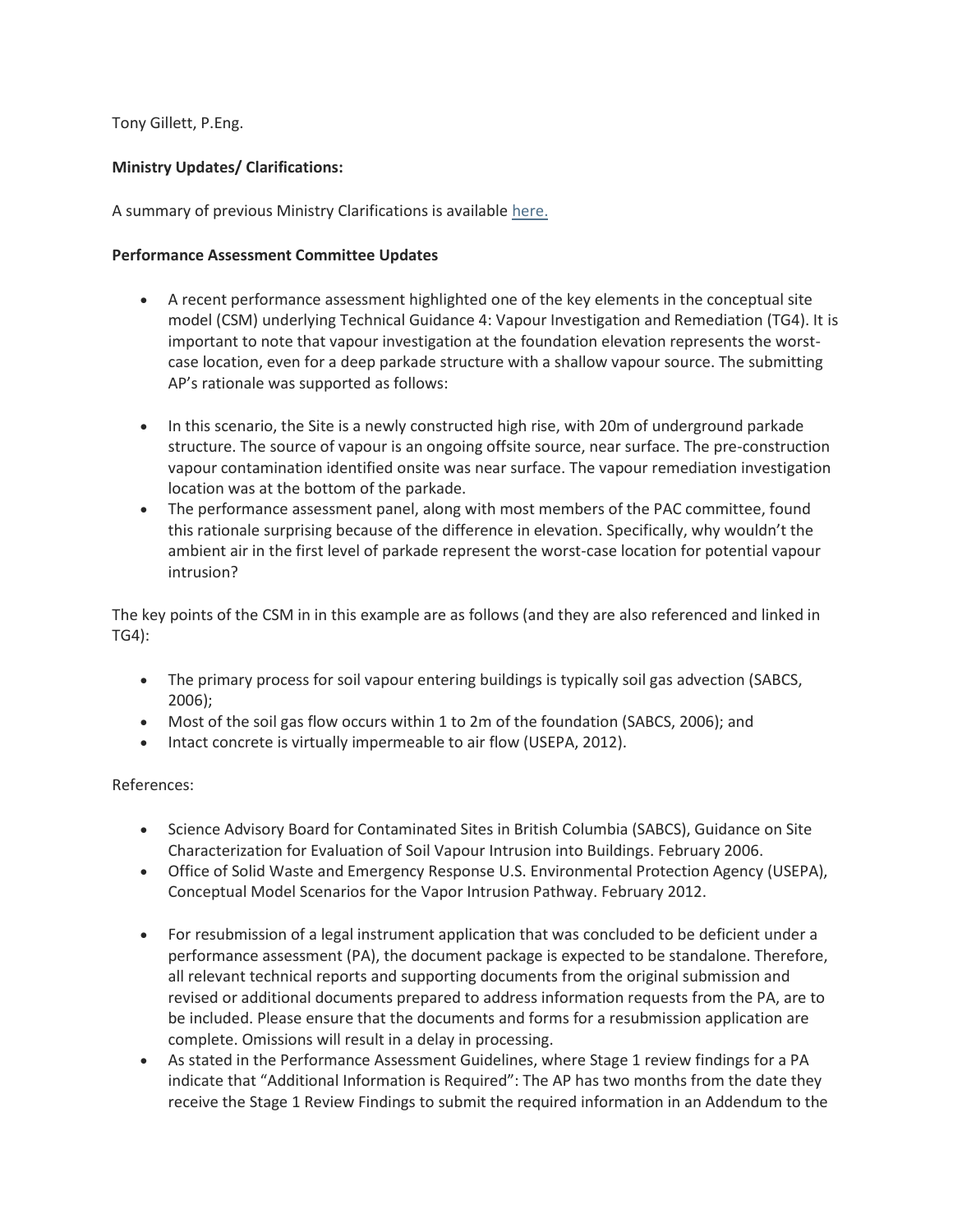submission. If more time is required, an extension outlining reasons for the delay may be requested from the PA coordinator. To avoid long PA processing times, no more than three extensions will be accepted (up to 6 months).

• A recent PA which included a P21 drinking water release obtained for chloride in groundwater identified a requirement for background approvals for the parameter of concern (chloride in this case) for all media (e.g. under Protocol 4 and Protocol 9). ENV clarified that the P21 release cannot be relied on to dismiss chloride in soil as background. Aquatic life water use was also considered for the chloride concentrations.

## **Detailed & Administrative Screening Update**

- A recent detailed screening for a submission in which a Protocol 2 Site-Specific Numerical Soil Standards (SSS) was derived as noted on Schedule C of the instrument provided a lesson learned regarding documentation on the use of this approach in the Summary of Site Condition (SoSC). Section 4.4. of the SoSC 'Applicable Numerical Concentration Standards and Criteria' indicates that 'If Other is specified above, please explain: (applicable or excluded guidance, protocols or policies specific to the site)'. Therefore, if the submission documents include a Protocol 2 derived SSS, then the "Other' box should be checked and appropriate comment provided, including the substance(s) for which SSS's were derived. Also, if substances were remediated to a P2 derived SSS the information should be included in Section 5.3 of the SoSC in the Background column which includes P4 and P9. Please note that if the P2 derivation required a Director's Decision that this ENV document must be listed in SoSC Part 3: Document Summary and Schedule D of the legal instrument.
- CSAP was requested by Land Remediation to undertake a Detailed Administrative Screening (DAS) of CSAP submissions. The DAS started on January  $1<sup>st</sup>$ , 2015. Its primary objective is to:

"Ensure that the sufficient documentation has been supplied with the CSAP Submission to meet the requirements of Procedure 12".

Since the implementation of the DAS process, many of you have indicated that the review process has been beneficial to your practice. It has become an integral part of the process for the submission for regulatory instruments and we have received positive feedback from the statutory decision makers (SDMs) at ENV.

• Please remember to mark your calendar for our upcoming webinar on the DAS on October  $3^{rd}$ , 2019 from 10–11 am. We will be reviewing the Preliminary and Detailed Screening Process, the screening tools, and the Annotated SoSC and discussing the feedback received from both ENV and submitting APs. – WEBINAR POSTPONE

We will also cover the lessons learned from the screening process and will review some statistics gathered from the screening spreadsheets to identify common problems associated with submissions.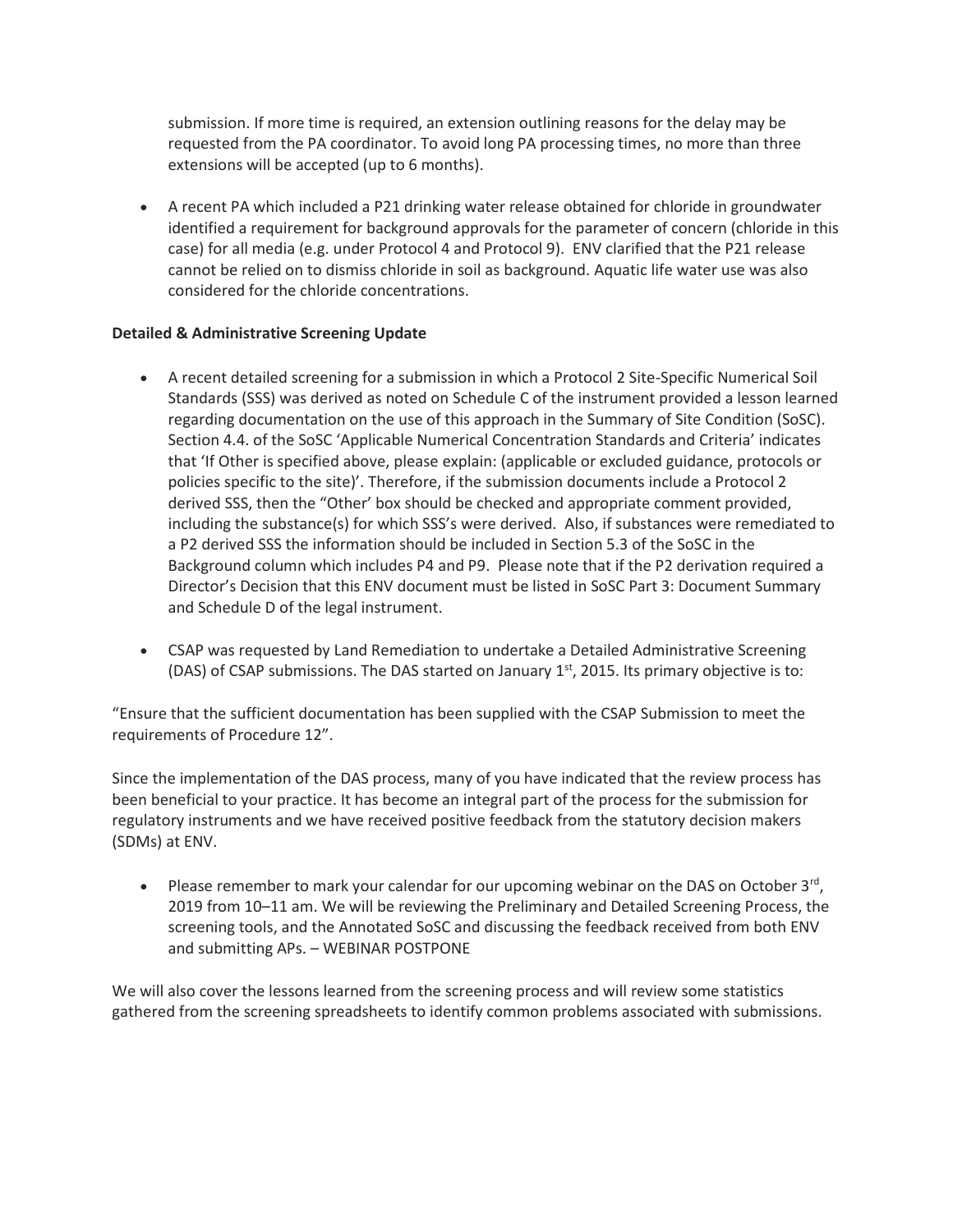## **Technical Review Updates:**

The Technical Review Committee (TRC) thanks retiring TRC members Guy Patrick and Ian Mitchell, and welcomes our incoming new member, Simone Mol. In recent months, the TRC has been focusing on delivery of projects. The PFAS deliverable has been published on the CSAP website and an update to CSAP's vapour guidance is underway. Given the downturn in submissions, the budget for the TRC for this fiscal year is lower than usual. For this reason, the TRC's project commitments for 2019/20 are still in progress. Thank you to everyone who submitted their suggestions to the TRC for future project ideas – there were lots of good insights. We are reviewing them and working on identifying priorities.

#### **Membership Updates:**

The Membership Guidelines were updated in April 2019 and can be found here: <https://csapsociety.bc.ca/wp-content/uploads/CSAP-Membership-Guidelines.pdf>

Updates primarily include clarification for:

- New applicants regarding the application process and the necessary documentation outlining experience; and
- Experienced reviewers regarding the minimal level of competence that must be demonstrated by applicants for approval to write examinations.

It is also now mandatory to submit your required 150 PD hours through the online submission manager using the CPD tracking tool. This must be completed at the time of your annual membership renewal and no later than December 31st.

For those whose membership renewal is due December 31, 2019, please note that at least one AP submission is required before that date if you have not submitted in the last three years. In addition to the required 150 PD hours, evidence that you remain a member in good standing with your parent organization must also be submitted. Refer to Appendices 9 and 10 of the CSAP Membership Guidelines for specific details on membership renewal and CPD hour requirements.

2019 examinations are scheduled for November 5th, 6th and 7th. The Experience Review process is currently underway and scheduled to be completed by August 31st. The total number applicants writing the exam this year are:

Total Candidates: 13 (3 Past candidates and 10 New Applicants)

Numerical Exam: 8

Regulatory Exam: 10

Risk Exam: 4 (Numerical AP: 1)

Please note the deadline for applications to write the Regulatory Exam for those members who were unable to complete a CSAP submission as part of their renewal requirements is August 31st, 2019.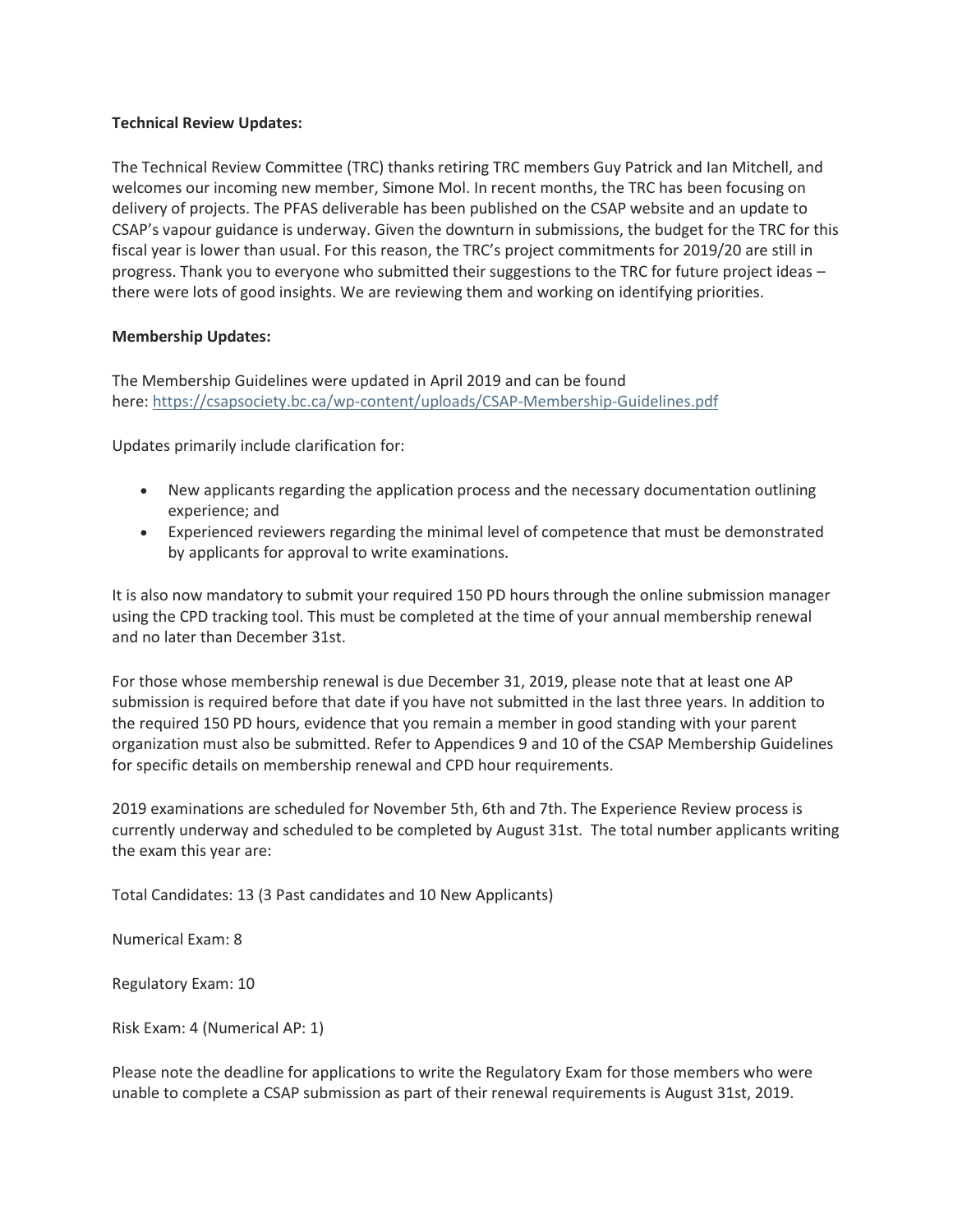The CSAP Society currently comprises 116 members; 17 Risk APs; 93 Numerical APs; and 6 Risk/Numerical APs.

## **Professional Development Updates:**

#### **Webinars:**

Have you checked out a CSAP webinar lately? Simply visit csapsociety.bc.ca to review the following recordings:

- P22 and TG4 Soil Vapour
- Preparing a CSAP Submission
- Omnibus Standards Review: Real Data-Real Results
- SLRA and Groundwater Models
- PA and Detailed Screening Lessons Learned
- Detailed Administrative Screening
- TG4 and Trench Worker Attenuation Factors

New webinars are currently in the works, including topics such as:

- CLAUSE 1 AND 2 Regulatory Instruments
- Risk Conditions
- PVPs
- CoCs
- AG11

If you have an idea for a CSAP webinar, please share it with us by sending an email to: communications@csapsociety.bc.ca

#### **CSAP Event Calendar:**

Don't miss the **CSAP Fall Professional Development Workshop**!

Date: Friday October 25th, 2019

Check-in: 8:30am

Time: 9am to 4:00pm

Venue: The Vancouver Trade and Convention Centre, 1055 Canada Place, Meeting Room Level 2, West Meeting Rooms 211 – 214, Vancouver, B.C.

#### Registration closed

We'll begin this session with technical presentations from your Technical Review Committee and ENV,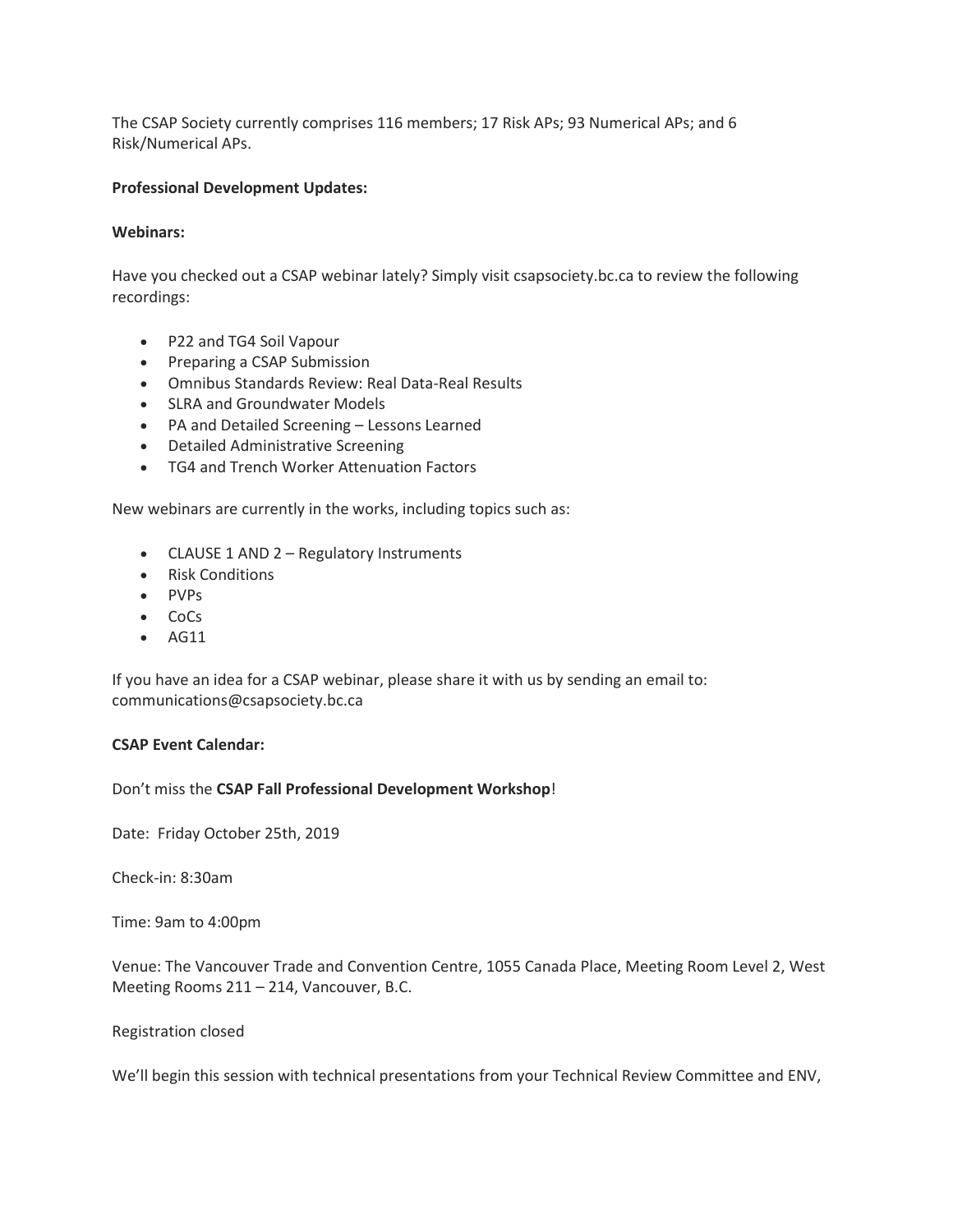and then we'll move to discussing topics that impact the future of the industry.

This year's theme: "Sustainability in Contaminated Sites Management"

The current state of investigation and remediation in BC will be explored, followed by venturing 'outside

the box' to see where we are at and where we need to be going.

A special guest is also joining us to share key insights from the Netherlands!

This presentation will cover both the history of Dutch policies and the current approach the Dutch use to address contaminated sites.

Upcoming changes to law and regulations on soil and groundwater contamination and remediation include a new 'Environment Law' in the Netherlands. This law states that new paradigms are now required to remediate, in addition to simply the presence of contamination by itself.

## **INDUSTRY Events**

## **[9th Annual SABCS Conference and Workshop on Contaminated Sites](https://events.eply.com/9thSABCS)**

September 26, 2019

7:45am – 4:30pm

2019 Segal Building

500 Granville Street Rooms 1200 – 1500 (all sessions) and 2300 (parallel session only)

## [SABCS Conference Registration now open](https://events.eply.com/9thSABCS)

- Conference Program now available
- Technical Presentations and Regulatory Updates

## [Conference Program](http://www.sabcs.chem.uvic.ca/August%201%20SABCS%2026Sep2019%20Conference%20Program%2020190729.pdf)

[Workshop Program](http://www.sabcs.chem.uvic.ca/2019%20August%2012%20SABCS_2019-Workshop.pdf) now available

*Adapting Contaminated Sites Management to a Changing Climate*

Speakers from across Canada and the United States

September 25, 2019

7:45am – 4:30pm